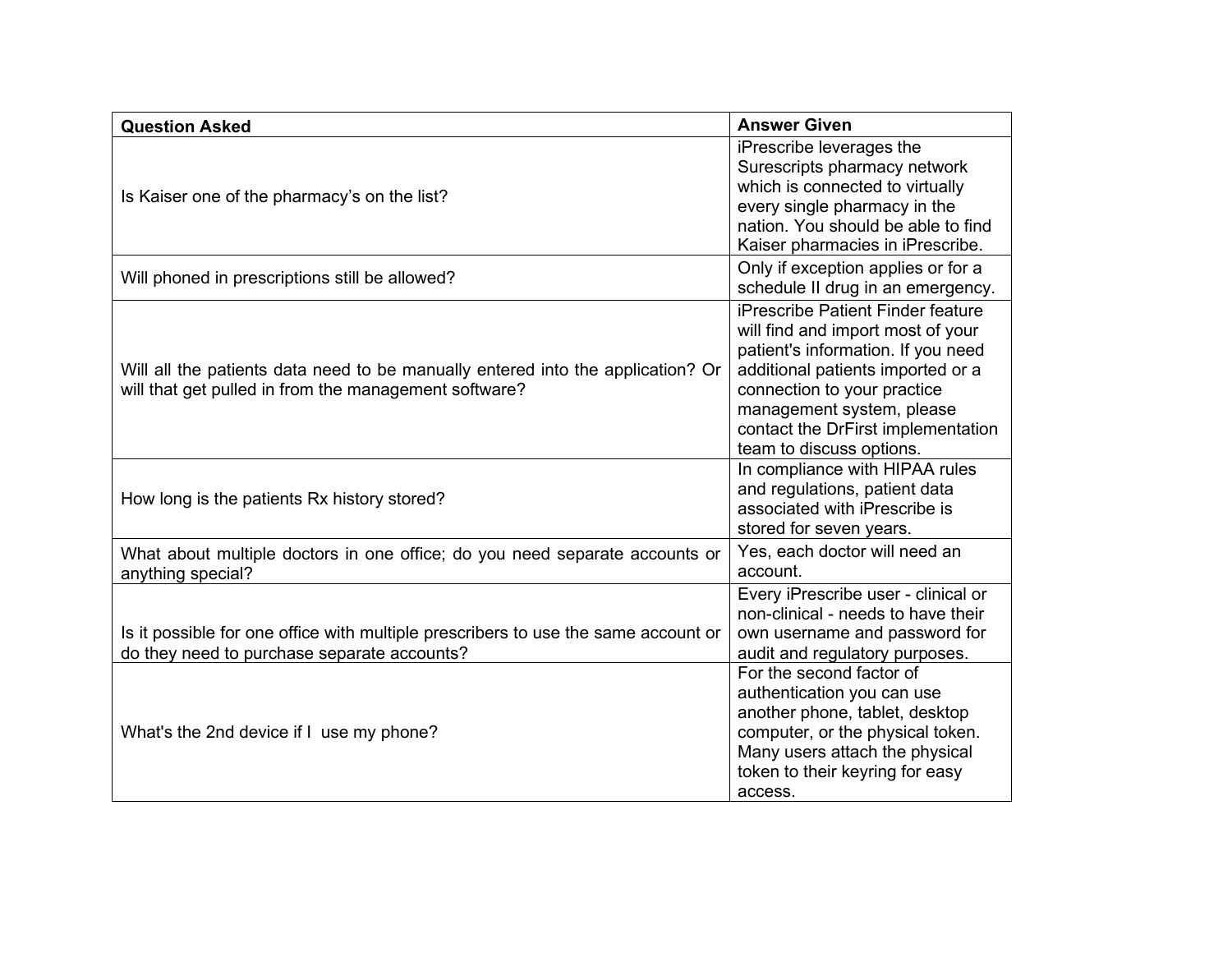| Does iPrescribe work with our dental software, for example Dentrix?                                                                                                                           | No, iPrescribe is not integrated<br>with dental EHRs                                                                                                                                                                                                                                        |
|-----------------------------------------------------------------------------------------------------------------------------------------------------------------------------------------------|---------------------------------------------------------------------------------------------------------------------------------------------------------------------------------------------------------------------------------------------------------------------------------------------|
| I don't understand the authentication! What a hassle                                                                                                                                          | iPrescribe is constantly working on<br>improving the method for<br>authentication. Expect to have<br>different methods of authentication<br>in the future, including biometric<br>options.                                                                                                  |
| How much does this all cost?                                                                                                                                                                  | Free for one year if downloaded<br>prior to 3/31/22 and then<br>\$10/month for one year if<br>downloaded after 3/31/22 for<br>Society members.                                                                                                                                              |
| For EPCS, we cannot use the Symantec VIP that is on the same phone? I used<br>that to get verified. Where can I get a fob?                                                                    | The DEA rules and regulations<br>state that the second factor should<br>be separate from the prescribing<br>device. As part of the iPrescribe<br>registration process, users have<br>the option of ordering a<br>complimentary physical token.<br>Contact our support team to order<br>one. |
| Does staff have a different log in so they can't send Rx's fraudulently or by<br>accident?                                                                                                    | Every iPrescribe user - clinical or<br>non-clinical - needs to have their<br>own username and password for<br>audit and regulatory purposes.<br>Non-clinical staff will only be able<br>to queue up scripts for the<br>prescriber to sign.                                                  |
| Compounded scripts?                                                                                                                                                                           | Compound scripts are an<br>exception to the mandate.                                                                                                                                                                                                                                        |
| If there are multiple providers in an office, can there be one office account with<br>multiple users/dentists able to "sign and send" ? Or are there different accounts<br>for each provider? | Every iPrescribe user - clinical or<br>non-clinical - needs to have their<br>own username and password for<br>audit and regulatory purposes.<br>Non-clinical staff will only be able                                                                                                        |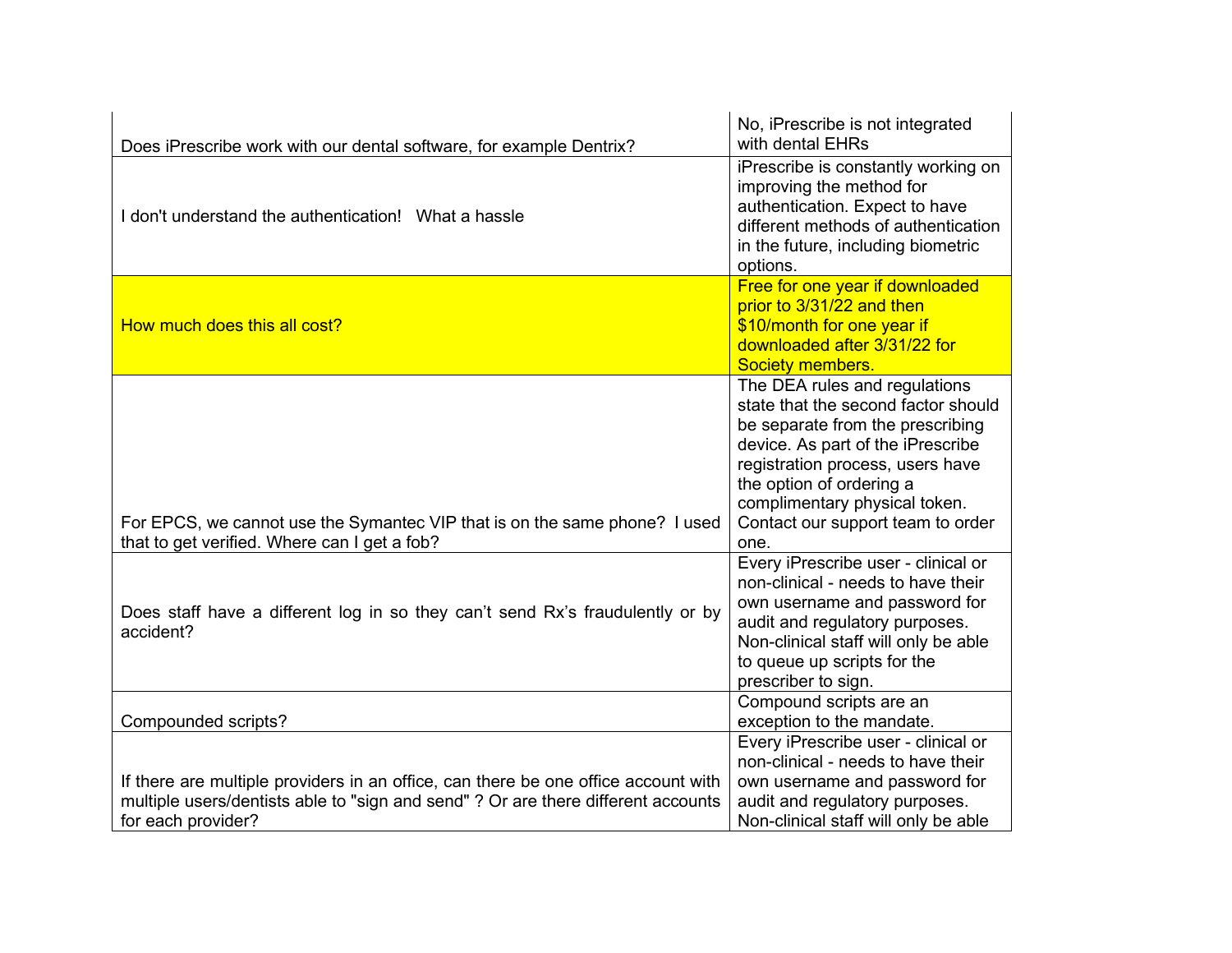|                                                                                                               | to queue up scripts for the<br>prescriber to sign.                                                                                                                                                                                                                                          |
|---------------------------------------------------------------------------------------------------------------|---------------------------------------------------------------------------------------------------------------------------------------------------------------------------------------------------------------------------------------------------------------------------------------------|
| If I prescribe antibiotics only, do I need to comply with this mandate? I prescribe<br>Tylenol #3 very seldom | Yes, California is requiring all<br>prescriptions need to comply with<br>the mandate. Tylenol #3 is a<br>controlled drug, so in order to<br>continue prescribing Tylenol #3,<br>you will need to register for EPCS.                                                                         |
| Can you go over pricing for iPrescribe, and how one might go about getting a<br>key fob?                      | The DEA rules and regulations<br>state that the second factor should<br>be separate from the prescribing<br>device. As part of the iPrescribe<br>registration process, users have<br>the option of ordering a<br>complimentary physical token.<br>Contact our support team to order<br>one. |
| Any idea how much this will cost?                                                                             | See answers above.                                                                                                                                                                                                                                                                          |
| Hey there - is there a code to access the deal?                                                               | There will be shortly. In interim,<br>we will track all who download app<br>and run names by Kristin for<br>verification.                                                                                                                                                                   |
| What about prescribing to Kaiser patients?                                                                    | There should be no issue writing<br>prescriptions for Kaiser patients<br>through iPrescribe.                                                                                                                                                                                                |
| Please explain the secondary device verification.                                                             | The DEA rules and regulations<br>state that the second factor should<br>be separate from the prescribing<br>device. As part of the iPrescribe<br>registration process, users have<br>the option of ordering a<br>complimentary physical token.<br>Contact our support team to order<br>one. |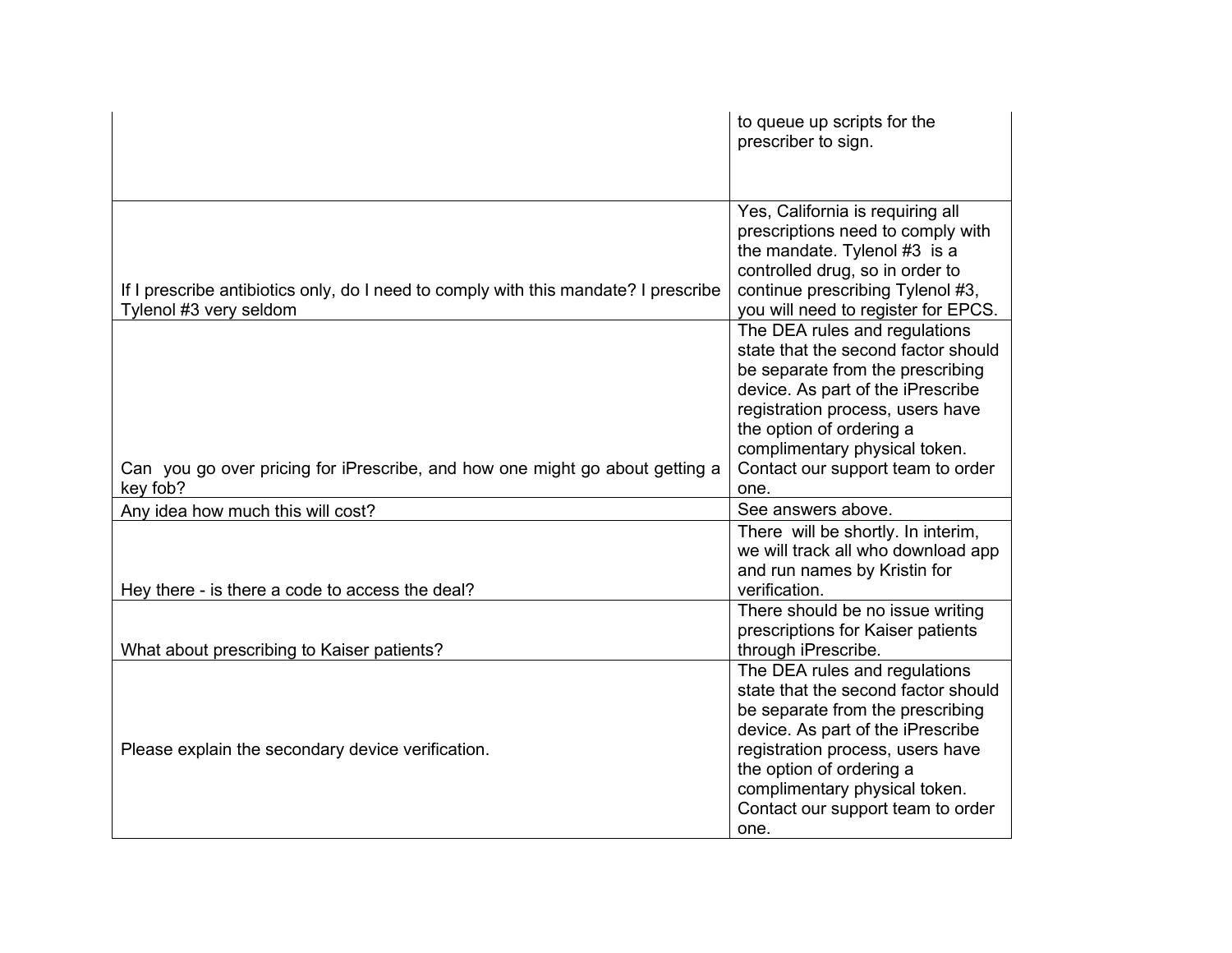| How long does it take for the identity verification process take? I've been waiting<br>since 9/29 for the IAL-2 and LOA-3 verification process                                                                                           | May take 7-10 days; our team will<br>work with you to help resolve<br>issues.                                                                                                                                                                |
|------------------------------------------------------------------------------------------------------------------------------------------------------------------------------------------------------------------------------------------|----------------------------------------------------------------------------------------------------------------------------------------------------------------------------------------------------------------------------------------------|
| Can patient info be entered on a separate device than the signer's device?                                                                                                                                                               | Yes. Your staff can enter the<br>patient information on a device<br>and signer can access the same<br>information under one practice.                                                                                                        |
| What is the fastest way to go through the multitude of available pharmacies? By<br>zip?                                                                                                                                                  | State and zip and input from<br>patient.                                                                                                                                                                                                     |
| When a support staff puts an Rx in pending, does the Dr. get a notification?                                                                                                                                                             | Yes, you can turn on push<br>notifications within the app to<br>indicate new pending and<br>renewals authorizations are<br>waiting for approval.                                                                                             |
| Can office staff enter patient details from their computer, and all doctor has to<br>mobile<br>from<br>their<br>computer<br>do<br>approve<br>phone?<br>is.<br>or<br>Does this solution work with desktop computers or only mobile phone? | iPrescribe is a mobile only<br>solution. If you are in need of a<br>desktop solution, DrFirst has<br>additional web-based solutions<br>that can help.                                                                                        |
| Does staff need a phone or can they do it on a desktop?                                                                                                                                                                                  | iPrescribe is a mobile only<br>solution. If you are in need of a<br>desktop solution, DrFirst has<br>additional web-based solutions<br>that can help.                                                                                        |
| Does this send the prescriptions to the CURES account?                                                                                                                                                                                   | <b>CURES</b> is automatically updated<br>when a prescription is filled at the<br>pharmacy. As such, when a<br>prescription is sent from iPrescribe<br>and filled at a pharmacy in CA,<br>record of the fill will be sent to<br><b>CURES.</b> |
| Are there services which will assist in getting eRX?                                                                                                                                                                                     | Please read CDA memo handed<br>out as part of presentation.                                                                                                                                                                                  |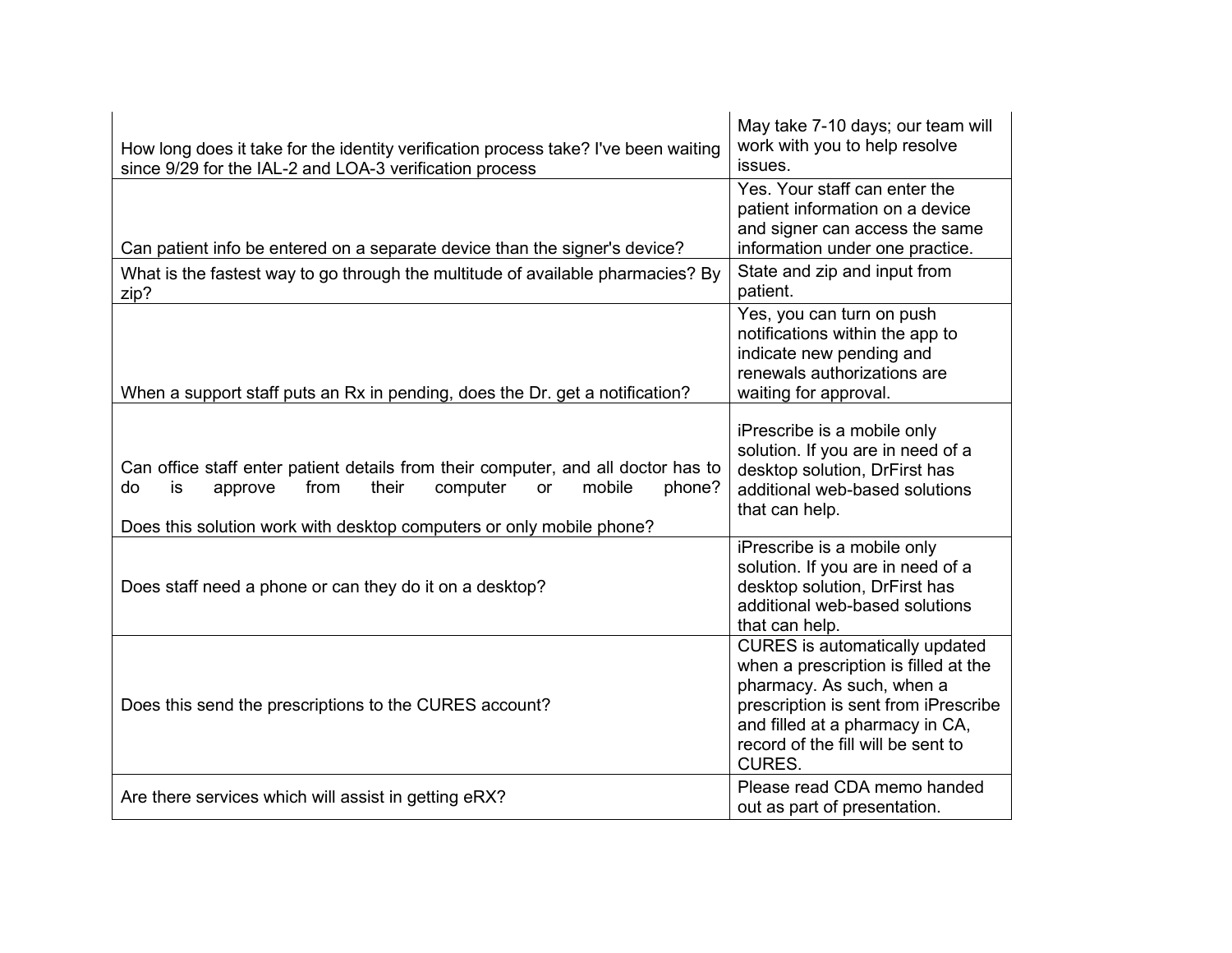| Please give some information on the desk top application.                                                                                                                                                                | 10% discount or \$629/yr.<br>(\$699/yr.) per provider. Rcopia<br>with EPCS at the 10% discounted<br>rate is \$719/yr.; one time \$75 per<br>prescriber charge for ID proofing.<br>Rcopia has one yr. medication<br>history, integrated access to CA<br><b>CURES, clinical decisions support</b><br>for nine interactions such as drug<br>to drug and drug to allergy; smart<br>sig assistance, myBenefitCheck<br>and ePA support. |
|--------------------------------------------------------------------------------------------------------------------------------------------------------------------------------------------------------------------------|-----------------------------------------------------------------------------------------------------------------------------------------------------------------------------------------------------------------------------------------------------------------------------------------------------------------------------------------------------------------------------------------------------------------------------------|
| I signed up with iPrescribe several weeks agothe app said my information was<br>going to "verified" to make sure I was who I said I was and etc. and to be patient.<br>Wondering when I am going to hear back from them? | Current registration times are<br>longer that average due to a wave<br>of sign ups. You can email<br>iprescribeReg@drfirst.com with<br>any questions.                                                                                                                                                                                                                                                                             |
| If we don't can't get iPrescribe through DrFirst (as an associate) what are our<br>options. Is there a website CDA/ ADA provides?                                                                                        | See CDA memo provided as<br>handout during webinar. Very<br>helpful!                                                                                                                                                                                                                                                                                                                                                              |
| And how much is to sign up for DrFirst?                                                                                                                                                                                  | See above.                                                                                                                                                                                                                                                                                                                                                                                                                        |
| Can you review the log in process                                                                                                                                                                                        | Users will be asked to enter their<br>username and password when<br>logging in to iPrescribe.                                                                                                                                                                                                                                                                                                                                     |
|                                                                                                                                                                                                                          | The DEA rules and regulations<br>state that the second factor should<br>be separate from the prescribing<br>device. As part of the iPrescribe<br>registration process, users have<br>the option of ordering a<br>complimentary physical token.<br>Contact our support team to order                                                                                                                                               |
| Two phones necessary? Fob instead?                                                                                                                                                                                       | one.                                                                                                                                                                                                                                                                                                                                                                                                                              |
| 2 questions:                                                                                                                                                                                                             |                                                                                                                                                                                                                                                                                                                                                                                                                                   |
| 1. Would it measure pediatric doses?                                                                                                                                                                                     | Yes; yes                                                                                                                                                                                                                                                                                                                                                                                                                          |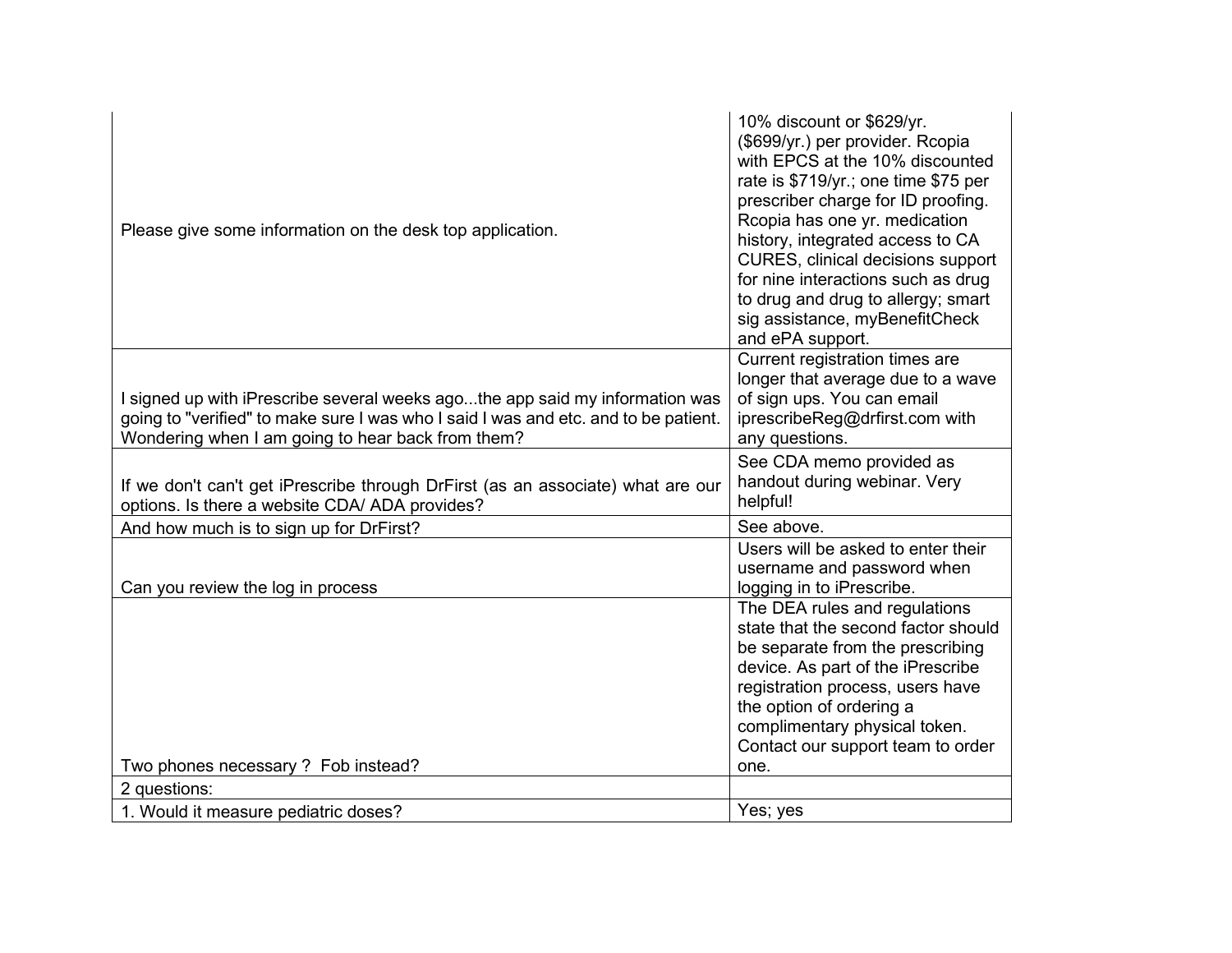|                                                                                     | Yes, if there are medications in the       |
|-------------------------------------------------------------------------------------|--------------------------------------------|
| Would it warn of drug interactions?                                                 | active med list                            |
|                                                                                     | There should be no issue writing           |
|                                                                                     | prescriptions for Kaiser patients          |
| What about Kaiser patients?                                                         | through iPrescribe.                        |
|                                                                                     | Please go to settings, Patient             |
| I have the app already but can't seem to find the pt. in pt finder. How do I access | Finder and Enable it. Also see             |
| that page?                                                                          | above for alternatives.                    |
|                                                                                     | iPrescribe is a mobile only                |
|                                                                                     | solution. If you are in need of a          |
| Can you have desk top and app?                                                      | desktop solution, DrFirst has              |
|                                                                                     | additional web-based solutions             |
|                                                                                     | that can help.                             |
|                                                                                     | As a Business Associate to the             |
|                                                                                     | <b>Covered Entities it serves, DrFirst</b> |
|                                                                                     | takes HIPAA compliance seriously.          |
|                                                                                     | Our Privacy Officer actively               |
|                                                                                     | monitors all regulations to ensure         |
|                                                                                     | DrFirst remains compliant with             |
|                                                                                     | HIPAA guidelines. DrFirst's                |
|                                                                                     | annual SOC 2 Type 2 audits                 |
| How is using this on a phone secure (HIPAA)?                                        | include controls which cover               |
|                                                                                     | HIPAA's 4 Rules: Privacy,                  |
|                                                                                     | Security, Enforcement and Breach           |
|                                                                                     | Notification. DrFirst is actively          |
|                                                                                     | pursuing HITRUST certification             |
|                                                                                     | which includes formal validation of        |
|                                                                                     | compliance against HIPAA Rules.            |
|                                                                                     | We expect to obtain HITRUST                |
|                                                                                     | certification in 2022.                     |
|                                                                                     |                                            |
|                                                                                     | Understood; we are in discussions          |
| Will DrFirst be integrating the program into dental software that we have all this  | with Henry Shein.                          |
| information stored and can pull from? It is duplicate work.                         |                                            |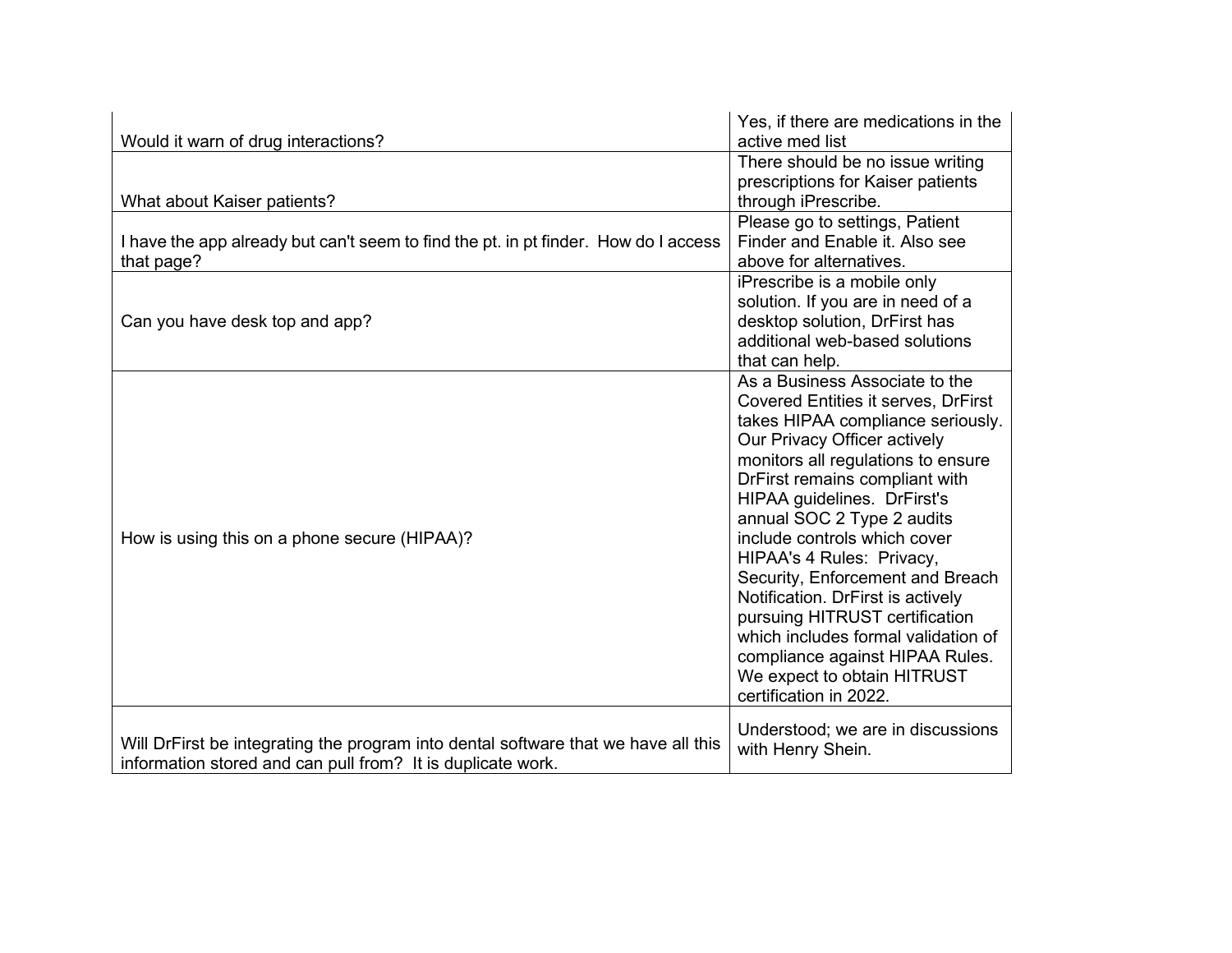| I have signed up for iPrescribe by filling in the form and submitting it on the app.<br>However, it's been several weeks and have not had a reply by iPrescribe. What<br>should I do? | Current registration times are<br>longer that average due to a wave<br>of sign ups. You can email<br>iprescribeReg@drfirst.com with<br>any questions.                                       |
|---------------------------------------------------------------------------------------------------------------------------------------------------------------------------------------|---------------------------------------------------------------------------------------------------------------------------------------------------------------------------------------------|
| Just to clarify with the question above: are we mandated to register for a DEA<br>license in order to access iPrescribe even if we don't prescribe controlled<br>substances?          | You only need to register with the<br>DEA if you prescribe controlled<br>substances.                                                                                                        |
| What about alternate gender preferences?                                                                                                                                              | iPrescribe currently only supports<br>Male and Female genders.                                                                                                                              |
| Can one use both desktop and also app for phone?                                                                                                                                      | iPrescribe is a mobile only<br>solution. If you are in need of a<br>desktop solution, DrFirst has<br>additional web-based solutions<br>that can help.                                       |
| Can this app specify language for label and pharmacist consult?                                                                                                                       | You can indicate an alternate<br>language preference and need to<br>counsel to the pharmacy using the<br><b>Comments to Pharmacist section</b><br>at the bottom of the Rx Details<br>screen |
| What about prescriptions to go to mail services?                                                                                                                                      | iPrescribe pharmacy search allows<br>you to search for retail and mail<br>order pharmacies.                                                                                                 |
| How about a Kaiser patient?                                                                                                                                                           | There should be no issue writing<br>prescriptions for Kaiser patients<br>through iPrescribe.                                                                                                |
| We have Kaiser Permanente here in southern Ca, how can we send the<br>prescription to this corporation?                                                                               | There should be no issue writing<br>prescriptions for Kaiser patients<br>through iPrescribe.                                                                                                |
| Can we download the app to my desktop or laptop at work, besides my cell?                                                                                                             | iPrescribe is a mobile only<br>solution. If you are in need of a<br>desktop solution, DrFirst has                                                                                           |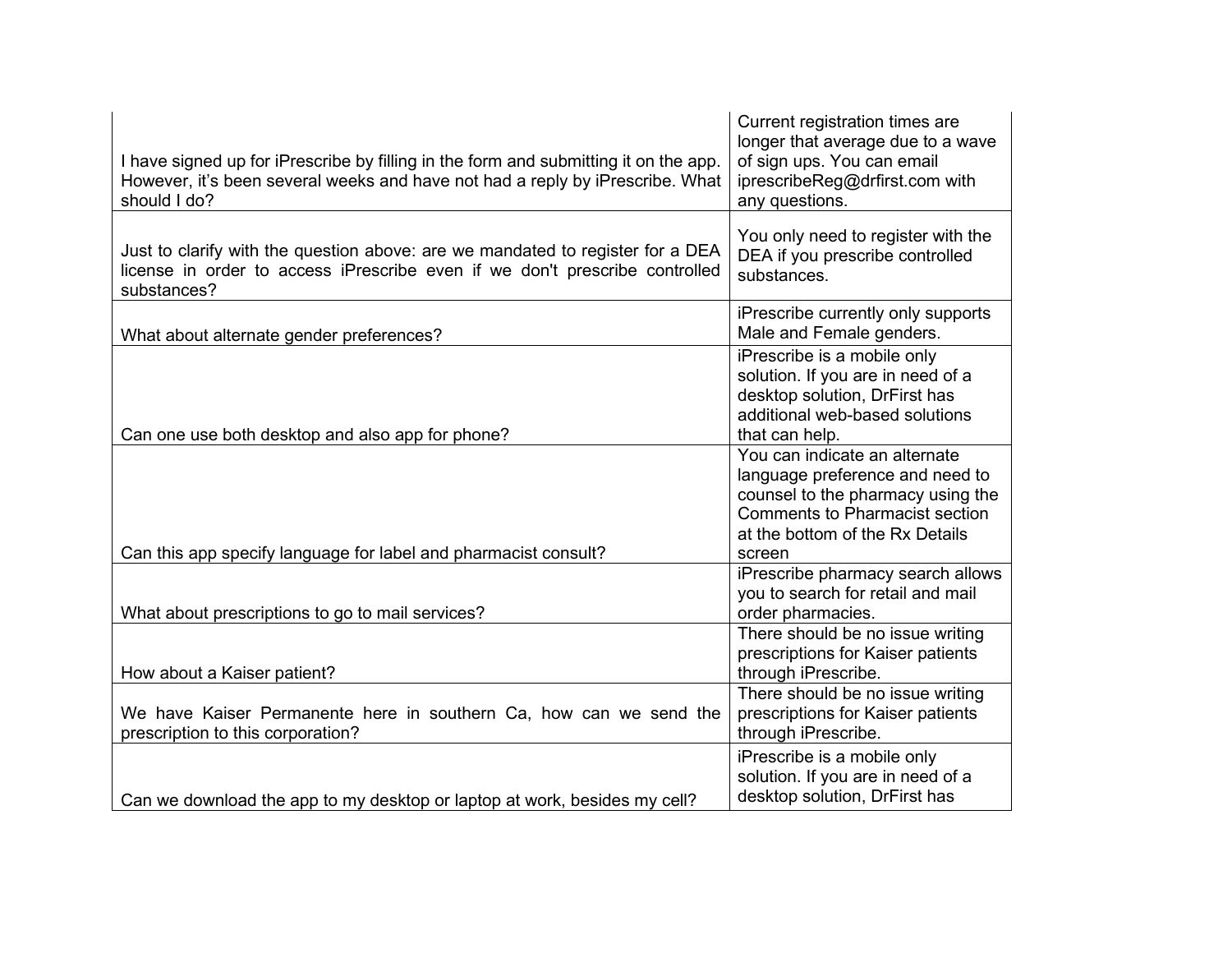|                                                                                                                 | additional web-based solutions<br>that can help.                                                                                                                                                                                                                                                                                                                                                                                                                                                                                                                                                                                                                                                                                                                                     |
|-----------------------------------------------------------------------------------------------------------------|--------------------------------------------------------------------------------------------------------------------------------------------------------------------------------------------------------------------------------------------------------------------------------------------------------------------------------------------------------------------------------------------------------------------------------------------------------------------------------------------------------------------------------------------------------------------------------------------------------------------------------------------------------------------------------------------------------------------------------------------------------------------------------------|
| Does it connect with Cures 2.0 and how do I set it up through the iPrescribe<br>app?                            | Yes, it does connect with Cures<br>2.0. Please tap on the PDMP tile in<br>the app to submit a request to the<br>PDMP integration team who will<br>send an email to you with the next<br>steps to set up with CURES.                                                                                                                                                                                                                                                                                                                                                                                                                                                                                                                                                                  |
| Does iPrescribe integrate with patient health history information since<br>competing services off this feature? | Yes. Once a patient profile is<br>created, iPrescribe is able to find<br>up to 12 months of Medication<br>History for that patient. The<br>provider can add those medication<br>to the active medication list for<br>quick prescribing, renewals, and to<br>have an up-to-date med list for<br>the patient. In addition, anything<br>written in iPrescribe will also be<br>able to be synced back with the<br>EMR when the provider does a<br>medication history pull within the<br>EMR system so there is always a<br>record. Quick Tip: for the patient<br>profiles, we suggest that the<br>provider enable Patient Finder<br>(available in the settings). This will<br>ensure you can find accurate<br>Medication History and saves you<br>time from the manual entry of<br>data. |